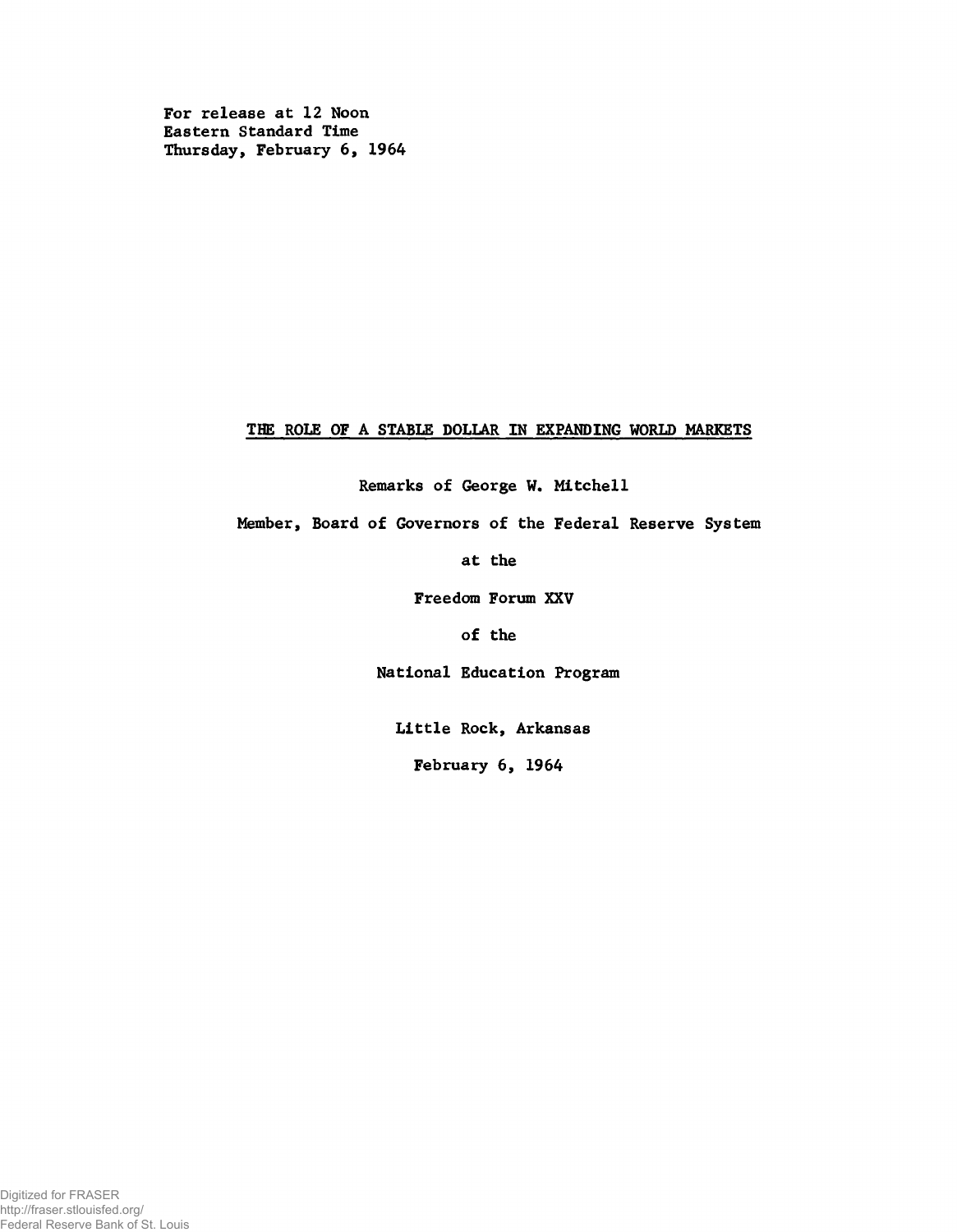#### THE ROLE OF A STABLE DOLLAR IN EXPANDING WORLD MARKETS

The American heritage of enterprise and innovation has brought us a vast accumulation of public and private wealth. And the richer we became, the more pervasive became our penchant for stability. As a nation, we now favor almost without question a stable society, a stable government, a stable economy, and a stable dollar.

But stability is not an unmixed blessing. The concept becomes immediately less appealing if we define it as lack of flexibility or lack of movement. We don't want stability if it is based on controls of prices, wages, or incomes. We want it if it is based on the free interplay of market forces. But the essence of a free market is fluctuation and expansion.

Thus, we want a stable dollar because we believe that this stability is consistent with the working of a free and expanding market economy. Domestic Stability

Domestically, we measure the stability of the dollar in terms of its purchasing power over goods and services. We don't want the price of any individual good or service to remain unchanged; on the contrary, we want all individual prices, all individual incomes to be free to fluctuate in response to changes in the social usefulness of goods and personal services. But we want the average of all individual prices to remain reasonably stable, because only such stability provides us with a usable standard to evaluate changes in individual prices. In this way, stability of purchasing power helps us to profit from past experience and to plan our future actions.

In previous times, domestic stability of the dollar was frequently measured in terms of gold. As all of you know, today the dollar will officially buy l/35th of one ounce of fine gold. But for domestic purposes, this arrangement is meaningless.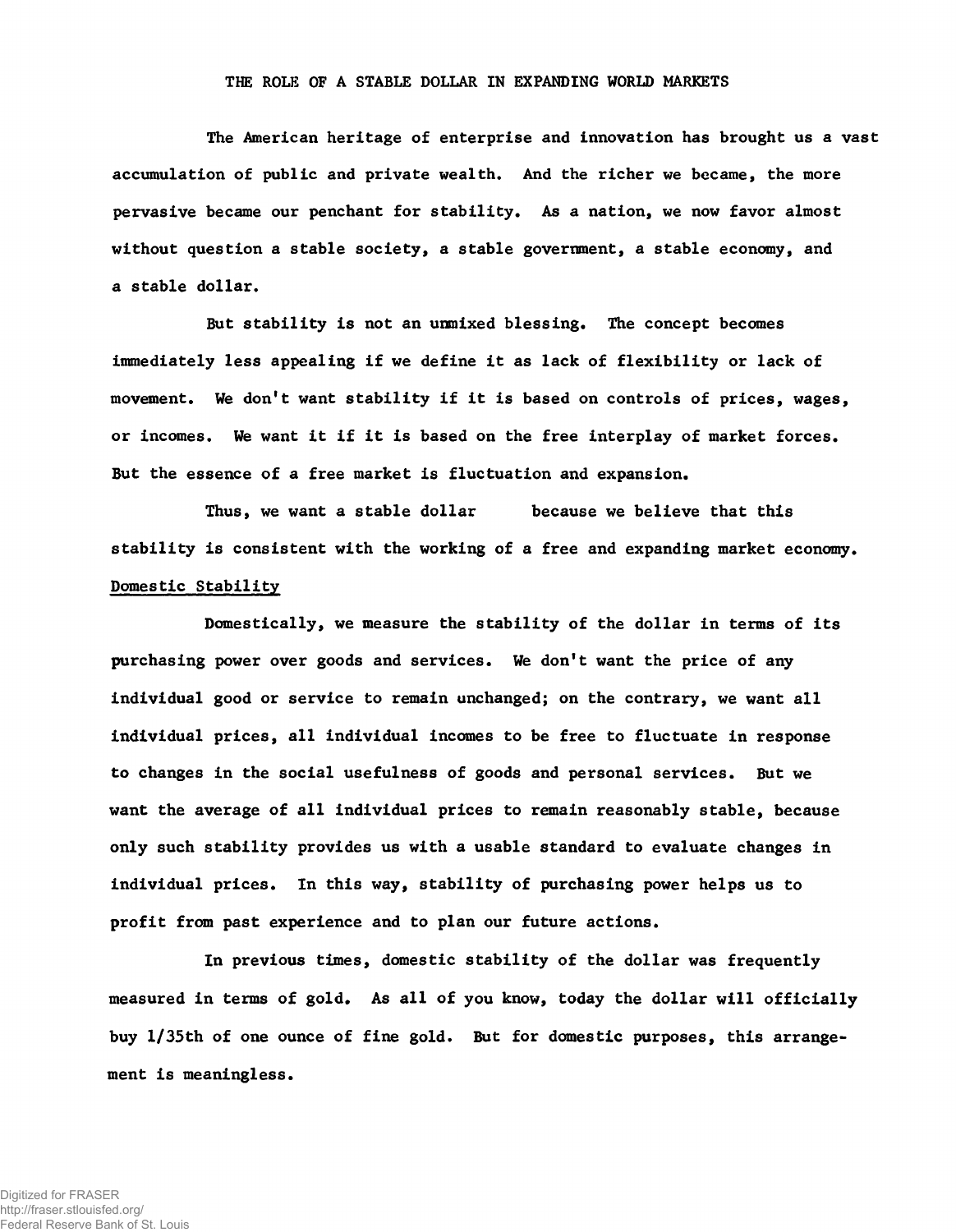None of us is permitted to acquire monetary gold at that or any other price, and, in fact, none of us is permitted to hold any monetary gold at home or abroad, so that we have no reason to care whether or not we could sell it at that or at any other price. As long as the dollar's purchasing power in terms of total goods and services available to us does not change rapidly or persistently in one direction, the dollar fulfills its function as a stable currency for all domestic uses.

## International Stability

Even in international transactions, gold is not actually used as a means of payment. U. S. businesses and individuals ordinarily pay foreigners in dollars and receive all sums due from foreigners in dollars; the only exceptions are a few payments that are made or received in foreign currencies. Even the U.S. Treasury, and the Federal Reserve, settle most of their foreign transactions in dollars. But from time to time an official transaction involves gold and it is at this point that gold still fulfills an important function in international finance.

All central banks keep at least part of their monetary reserves in the form of gold. And even those that keep the bulk of their reserves in foreign exchange, predominantly in dollar deposits or securities, usually convert at least part of their exchange receipts into gold whenever their holdings exceed some absolute amount or some traditional share in their total reserves.

The gold component of central bank reserves varies considerably, from more than 90 per cent in Switzerland to as little as 15 per cent in Japan. We need not discuss today the question of whether this gold preference is rational or not; whether the world would be better or worse off if reserves were held exclusively in gold or exclusively in foreign exchange. As long as both gold and dollars are universally used for monetary reserve purposes, the dollar

-2-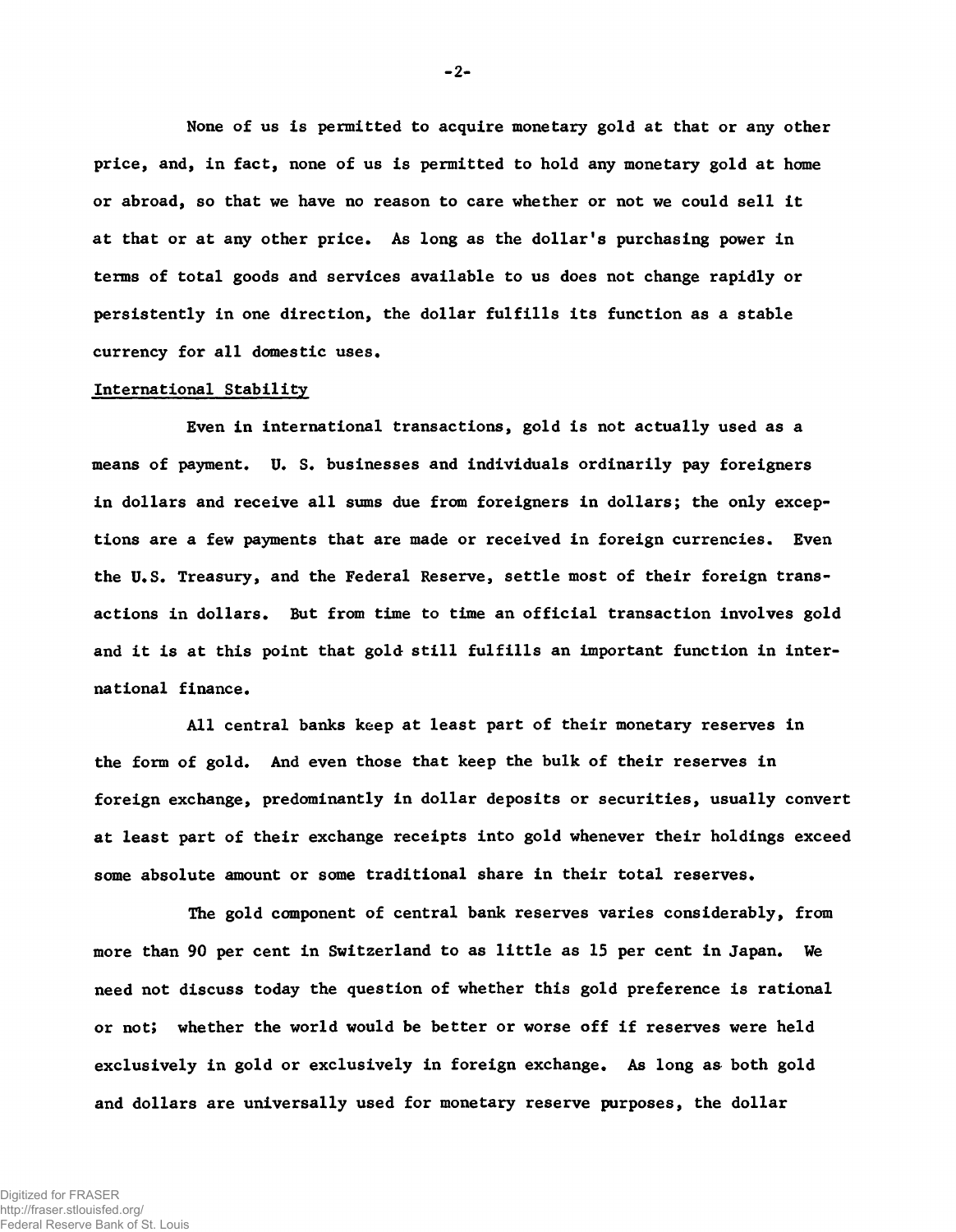must remain convertible into gold at a fixed rate, at least in transactions among central banks. This is the decisive reason why the U.S. Treasury must continue to sell gold freely at par to any foreign central bank for legitimate monetary purposes.

Foreign countries hold about \$24 billion in gold and about \$12 billion in U.S. dollars as part of their monetary reserves. Theoretically at least, any risk of instability in the dollar price of gold could induce those central banks increasingly to shift their dollar reserves to gold. In the absence of any defensive measures on our part this would mean that our own gold reserves would be reduced to less than \$4 billion. Such a process would certainly impair confidence in the ability of the United States to maintain its international financial posture and thus perhaps also more generally its economic and political position of leadership in the free world.

But stability of the dollar in terms of gold is important not only because we have to maintain gold convertibility of foreign official dollar holdings in order to let the dollar continue to be a reserve currency for foreign central banks. It is even more important because our present international monetary system fixes the par values of all major currencies--pound sterling, Swiss and French franc, German mark as well as the dollar itself— in terms of gold. Hence, stable exchange rates between the dollar and the other leading currencies requires stability in terms of gold.

When economists speak of international stability of the dollar, they have primarily those exchange rates in mind. The experience of the 'thirties, when governments tried to get competitive advantages for their countries by tinkering with the exchange rates of their currencies, persuaded the men who assembled at Bretton Woods in 1944 to map the postwar reconstruction of our

-3-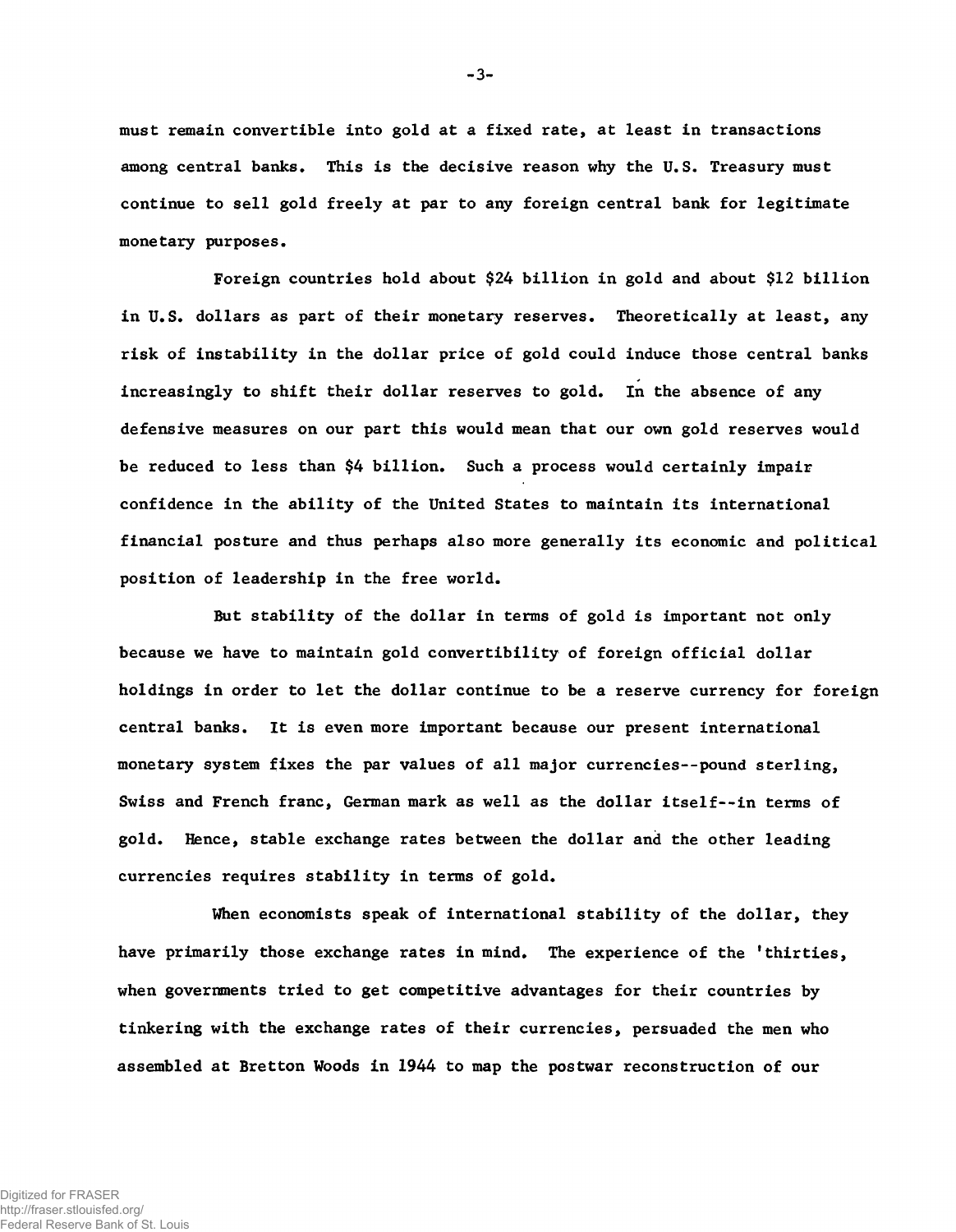international monetary system that preservation of exchange stability should be a basic aim of the newly created International Monetary Fund.

# Advantage of Stable Exchange Rates

The domestic economy's need for a stable unit of account is taken for granted. We can hardly imagine the myriads of economic calculations that a constantly fluctuating dollar would require and we are deeply concerned about the effect of moderate changes in the dollar's value on our efforts to sustain economic activity and economic growth. To a large degree, the international economy has just as great a need for a stable unit of account to facilitate country-to-country business transactions and to help maximize international trade and investment.

If exchange rates were to fluctuate outside of the narrow limits set by the Articles of Agreement of the International Monetary Fund, the resulting instability would hamper economic activity in two ways.

First, domestic prices of goods that are either imported or exported in large quantities, or compete with imported or exportable goods, would tend to fluctuate in sympathy with the exchange ratios that link the currency of one country with the currencies of its foreign suppliers and customers. In countries such as the Netherlands, where the sum of exports and imports is virtually equal to the country's Gross National Product, such fluctuations in prices of imported and exported goods would mean about equally large fluctuations in the entire domestic price level. Thus, instability in international transactions would be transmitted to domestic transactions.

Second, the uncertainty of predicting future exchange ratios would make it practically impossible to engage in international long-term credits, except at prohibitive interest rates. If the credits were denominated in the creditor's currency, the debtor would never know whether his future receipts in domestic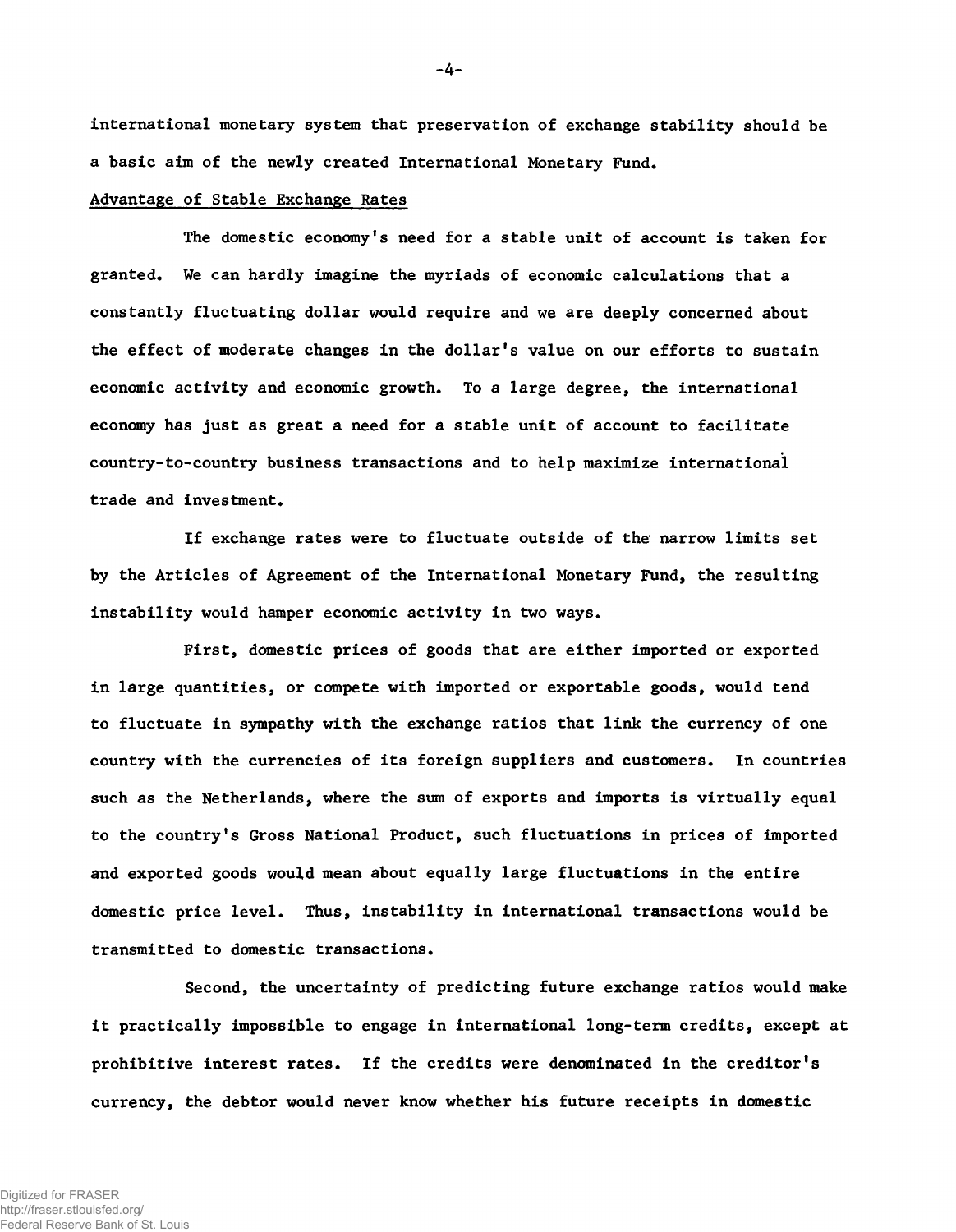currency would be large enough to enable him to repay the credit at the future exchange rate. And if the credit were denominated in the debtor's currency, the creditor would never know whether the repayment would match his original outlay in terms of his domestic currency.

At present, creditors and debtors usually denominate international credits in a stable "key currency" (mainly in dollars) whenever their domestic currencies are suspected of actual or potential instability. They can do so because they can also base their domestic calculations on dollars, as an internationally accepted measure and store of value. If the dollar were to fluctuate without limits in relation to the other major currencies, this method of using it — or any other currency — as a unit of account in international commerce would disappear. Such a change would particularly hamper long-term transactions, for which the risk of exchange fluctuations could not be covered by forward exchange operations.

Relatively stable international prices and a relatively stable unit of account for long-term credit transactions are both necessary conditions for steady growth in world trade. Thus, instability of the dollar in terms of gold, which would mean also instability in terms of the exchange rates of major foreign currencies, would preclude continued expansion of international markets for U.S. goods and services.

### Expanding World Trade and the U.S. Economy

Some critics have rightly observed that international trade is far more important for virtually all other major countries than for the United States. Merchandise imports and exports together account for only 7 per cent of our Gross National Product, compared to 25-100 in other industrialized countries.

Nevertheless, expansion in foreign trade is vital for the United States: indirectly because of our political interest in a more complete economic

-5-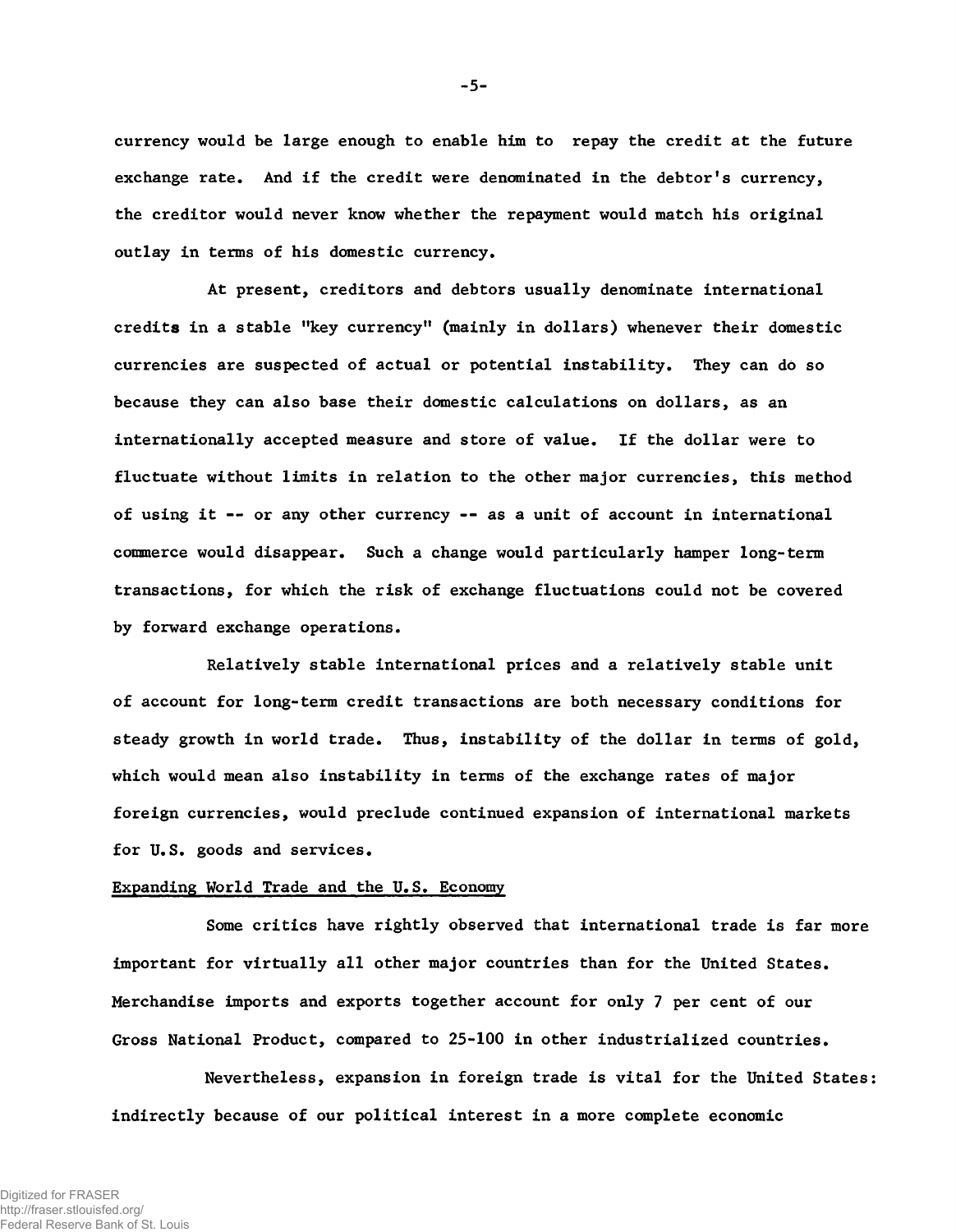integration of the free world and because a sharp contraction of world trade trends would weaken our Allies; directly, because of the role foreign trade plays in many of our basic industries, and especially in agriculture. Even though merchandise exports amount to barely 4 per cent of our Gross National Product, we are hardly indifferent to a \$22 billion component in our economy.

An increase in our exports is particularly important under present conditions, when our total payments to foreigners exceed our total receipts from foreigners by several billion dollars a year. As long as this payments deficit continues, it acts as a brake on the domestic economy. The Federal Reserve has successfully, and in my opinion rightly, tried to offset the effect on our monetary system of the decline in our gold reserves connected with our payments deficit, and has added every year large amounts of U.S. Government securities to its portfolio, to replace the reduction in its gold reserves. In fact, roughly two-thirds of the net open market operations of the Federal Reserve were devoted to maintaining the status quo rather than to broadening the reserve basis for expansion.

It is true that some experts believe that our monetary policies could not have been much more expansionary, even in the absence of a payments deficit, without producing inflationary pressure. But, as you may know, I do not endorse this opinion. I feel that the only justification for the current credit posture in the United States in the face of continued underemployment and insufficient growth has been the payments situation.

I am glad to note that my views are shared by the distinguished economist who is generally regarded as the leader of the conservative neoclassical wing of the economic profession. Professor Gottfried Haberler, in his Presidential address to the American Economic Association last December,

- 6-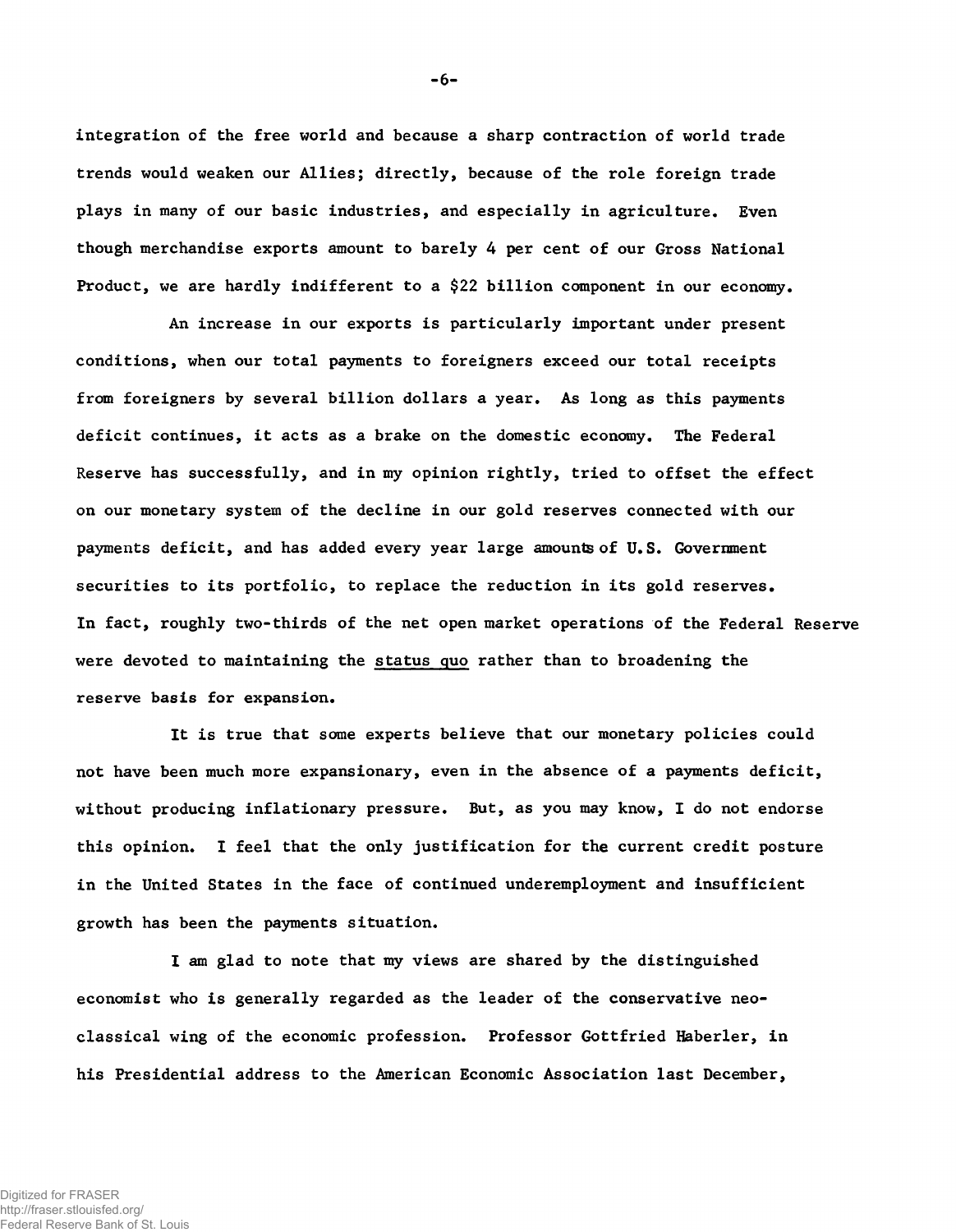specifically stated that in his opinion our current underemployment could be remedied by more expansionary fiscal and monetary policies, if only our payments deficit were eliminated. Further growth in our exports is an indispensable part of any move toward restoration of our payments balance, and thus a necessary condition of greater monetary ease domestically.

# Alleged Advantages of Fluctuating Exchange Rates

As you know, some critics do not agree with the belief that stable exchange rates are indispensable for a steady expansion of our economy. They would be willing to give up the stable par value of the dollar, both in terms of gold and in terms of foreign currencies, because they hope that this would put an end to our payments problem and thus make it possible for us to engage right away in the more expansionary policies needed to abolish underemployment; and more generally, that it would make U.S. domestic policies less dependent upon economic policies and trends in the rest of the world.

This is not the place to cover the whole controversy on flexible versus fixed exchange rates. But it seems self-evident to me that even with flexible exchange rates we should still be unable, in the long run, to spend abroad more than we take in through sales or borrowing abroad. In other words, reasonable balance in the international flow of our goods, services and capital funds, subject to normal variation in the time dimension, must always be an element in our domestic activities and policies.

It is true that a country can expand its exports (and reduce its imports) by devaluing its currency; this devaluation may be accomplished either by adopting a new and lower par value for its currency in terms of gold, or by cutting the tie of its currency to gold, and thus to other currencies, and permitting the exchange market to find a new (and lower) level of exchange rates free from government intervention.

-7-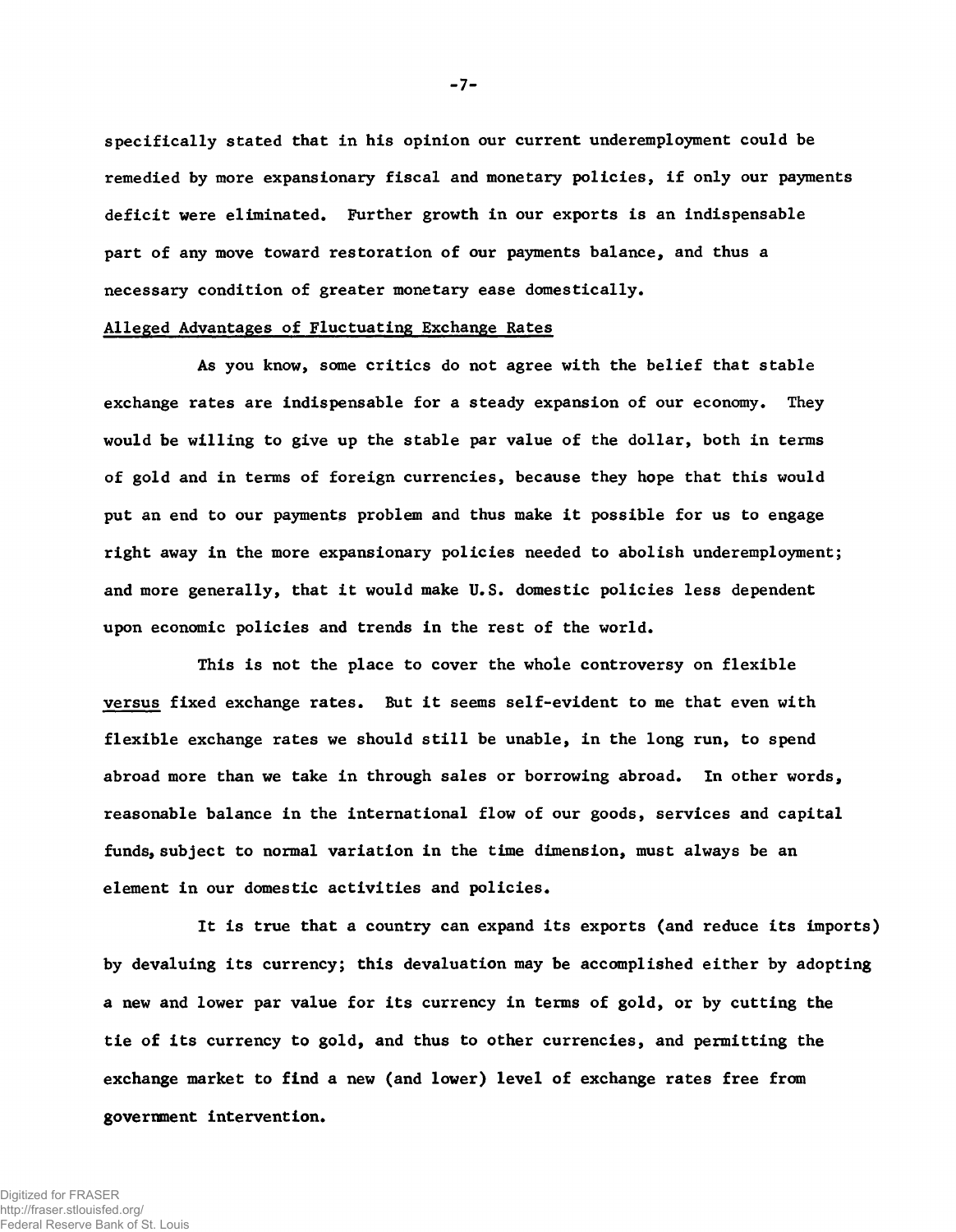Such a policy may be appropriate for a country whose share in world trade and production is small and whose currency is not extensively used in settlement of international transactions. And under conditions of fundamental disequilibrium, it may even be adopted by a major country. For instance, the devaluation of the British pound in 1949, of the French franc in 1958, and of the Canadian dollar in 1962 have helped those currencies to achieve more appropriate exchange relationships and thereby enabled their countries to regain balance in their international payments. But the United States could not successfully pursue such a course.

Foreign countries know that the United States still accounts for about half of the free world's industrial production, and remains an acknowledged leader in technological progress. They also know that our payments deficit does not stem from a deficit on trade account but from a net outflow of private and public capital in excess of our sizable trade surplus. Hence,< they are fearful of the competitive power of U.S. industry and agriculture, and if the United States tried to gain an added competitive advantage by a dollar devaluation, they would simply devalue their own currencies to the same extent.

This is part of the price we must pay for world leadership. As long as the rest of the world looks to the dollar as its standard of value, we cannot unilaterally devalue the dollar in terms of other currencies. And we must remember that the international role of the dollar, while imposing upon us special responsibilities, also has its advantages for our economy. Our merchants can engage in international trade without having to weigh exchange risks and  $\&$ bst's since they can make and receive their payments in their domestic currency. s And our goney and capital markets are broader and easier because of the presence *!* \* 1 of \$25,^bilion in foreign official and private funds deposited with U.S. banks or invested in U.S. money-market instruments.

 $-8-$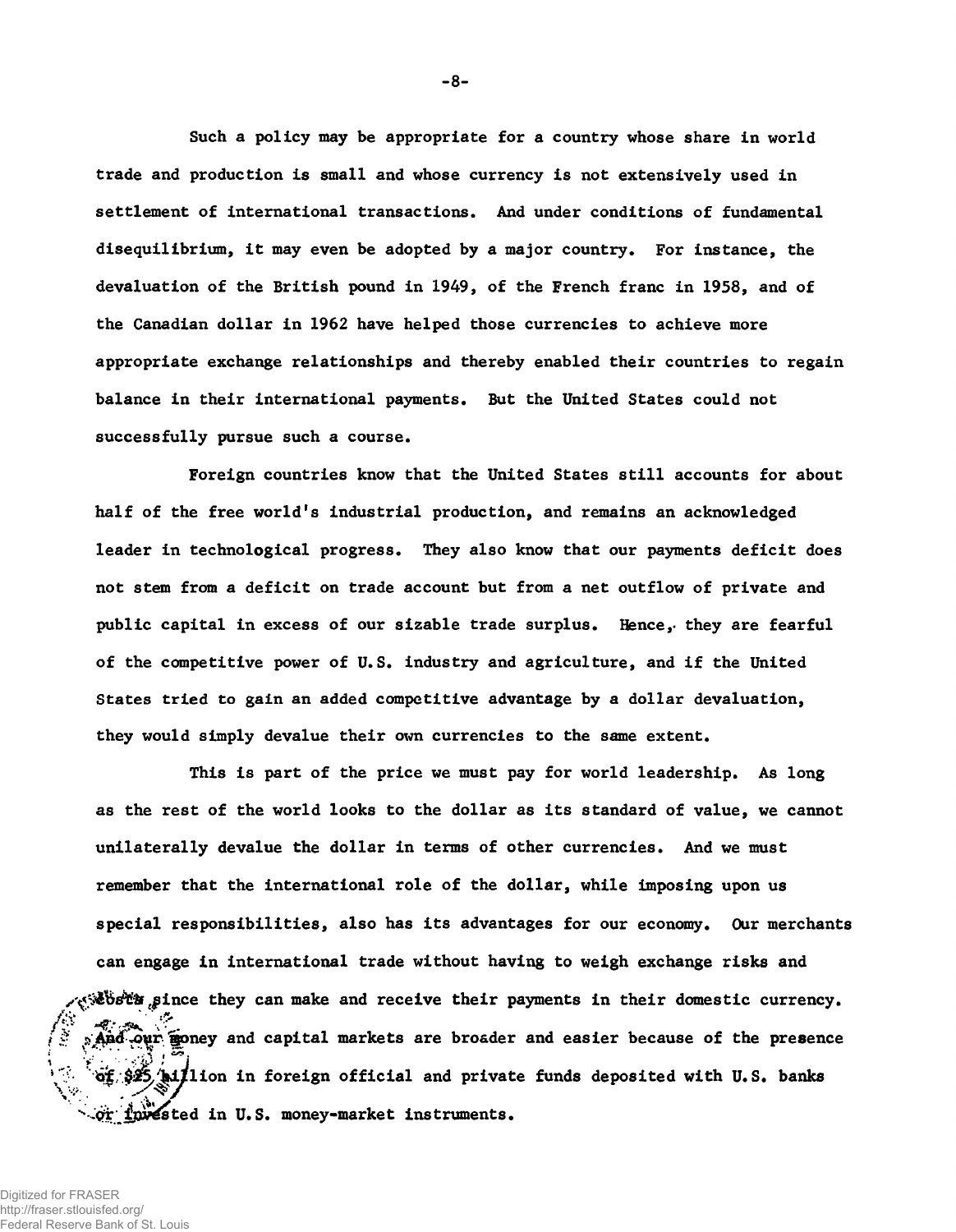#### New Methods of Adjustment to International Imbalance

The interrelations between the need for domestic expansion and for international balance at stable exchange rates make it necessary to rethink some of the policies traditionally followed to cure international imbalance.

Our economic text books usually state that a country suffering from a payments deficit should follow restrictive monetary and fiscal policies, and only a country experiencing a payments surplus could follow expansionary policies. They also state that a country should use expansionary measures when suffering from underemployment, and restrictive measures when suffering from overemployment.

This advice is perfectly valid in cases in which a country suffers at the same time from a payments deficit and over-full employment, or from a payments surplus and underemployment. But it obviously becomes self-contradictory whenever a country, like the United States today, suffers from a payments deficit, which would require restrictive measures; and simultaneously from underemployment, which would require expansionary measures. And a similar conflict, with signs reversed, faces countries like Germany or France, which have payments surpluses and domestic overemployment.

Obviously, we must find methods that would combine an expansionary effect on the domestic economy with a restrictive effect on the payments position, or vice versa.

Two such methods have recently been advocated.

First, it has been proposed that the United States combine an expansionary fiscal policy, which would add to disposable domestic incomes and thus alleviate domestic underemployment, with a restrictive monetary policy, which would raise interest rates, thereby attract funds from abroad, and in this way moderate the payments deficit. On the other hand, Germany and France should combine tight

- 9-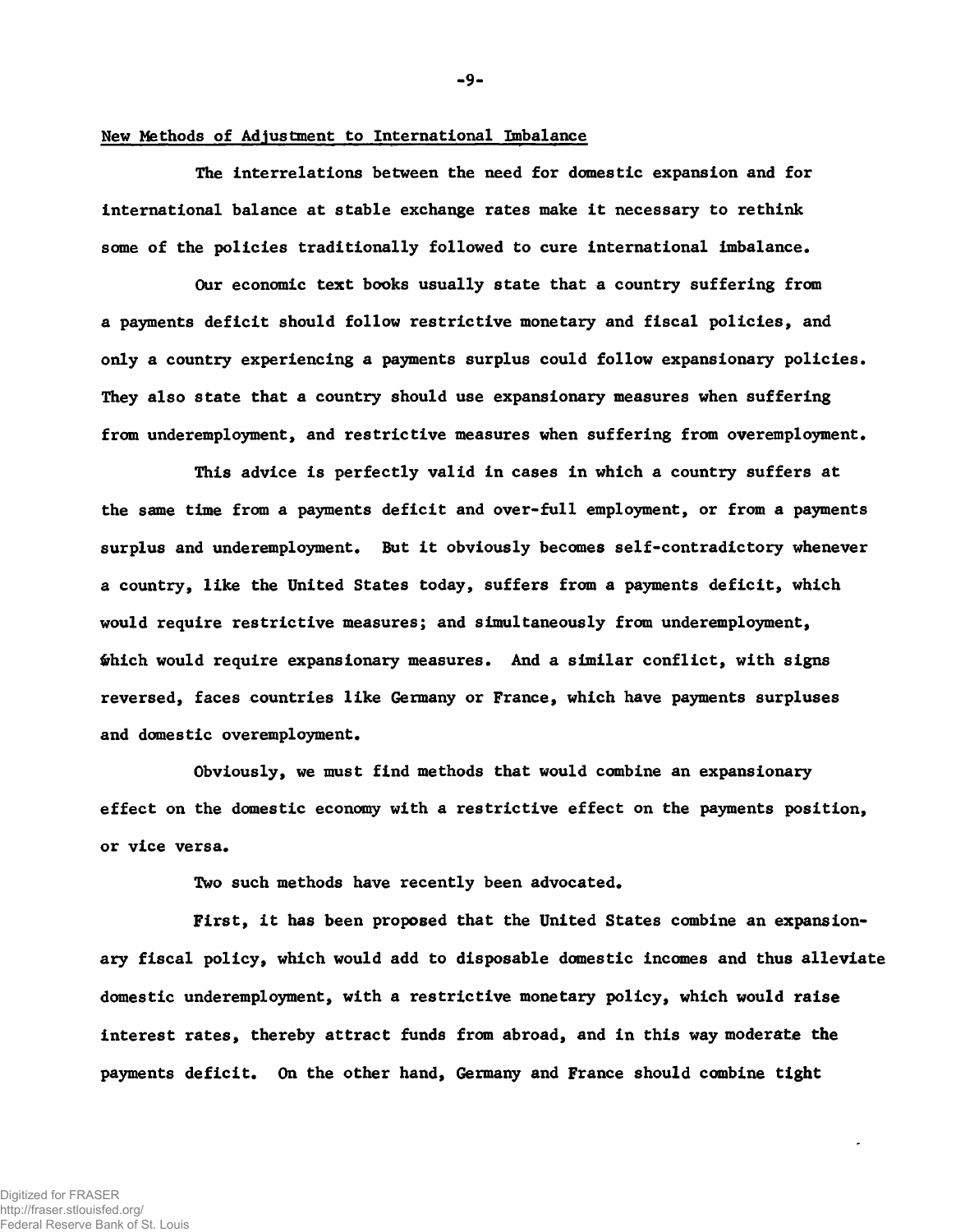fiscal policies with easy monetary policies. But this new "mix" of fiscal and monetary policies seems to me to provide an uncertain answer at best to our problem.

Fiscal policy -- at least in the United States -- has not been flexible enough to be invoked in time to deal successfully with cyclical fluctuations in incomes and production. The action-delayed tax cut proposal alone is clear evidence of that lag.

Moreover, monetary policy cannot help but influence domestic uses of capital about as decisively as the international flow of capital. A rise in interest rates makes domestic as well as foreign potential debtors less willing to borrow: to that extent, it inhibits domestic investment and thereby counteracts the expansionary effects of a tax cut.

And, finally, the effect of unilateral changes in interest rates on international capital movements is by no means so unambiguous as the advocates of the "new mix" believe.

Obviously, such changes are ineffective whenever other major countries change their interest rates to the same extent, as they are likely to do. Also, flows of money-market funds react on the movement of forward exchange premiums and discounts as well as on changes in the so-called "uncovered" differences. And flows of risk capital depend more on the long-term prospects of economic growth and profitability than on short-run variations of interest rates; in particular, the highly important movements of equity capital, in the form of so-called direct investments or share purchases, are hardly at all influenced by short-run interest-rate considerations.

For these reasons, we can neither give up the use of monetary policy as a tool to achieve domestic policy goals, nor put on monetary policy all or most of the burden of balancing our international payments.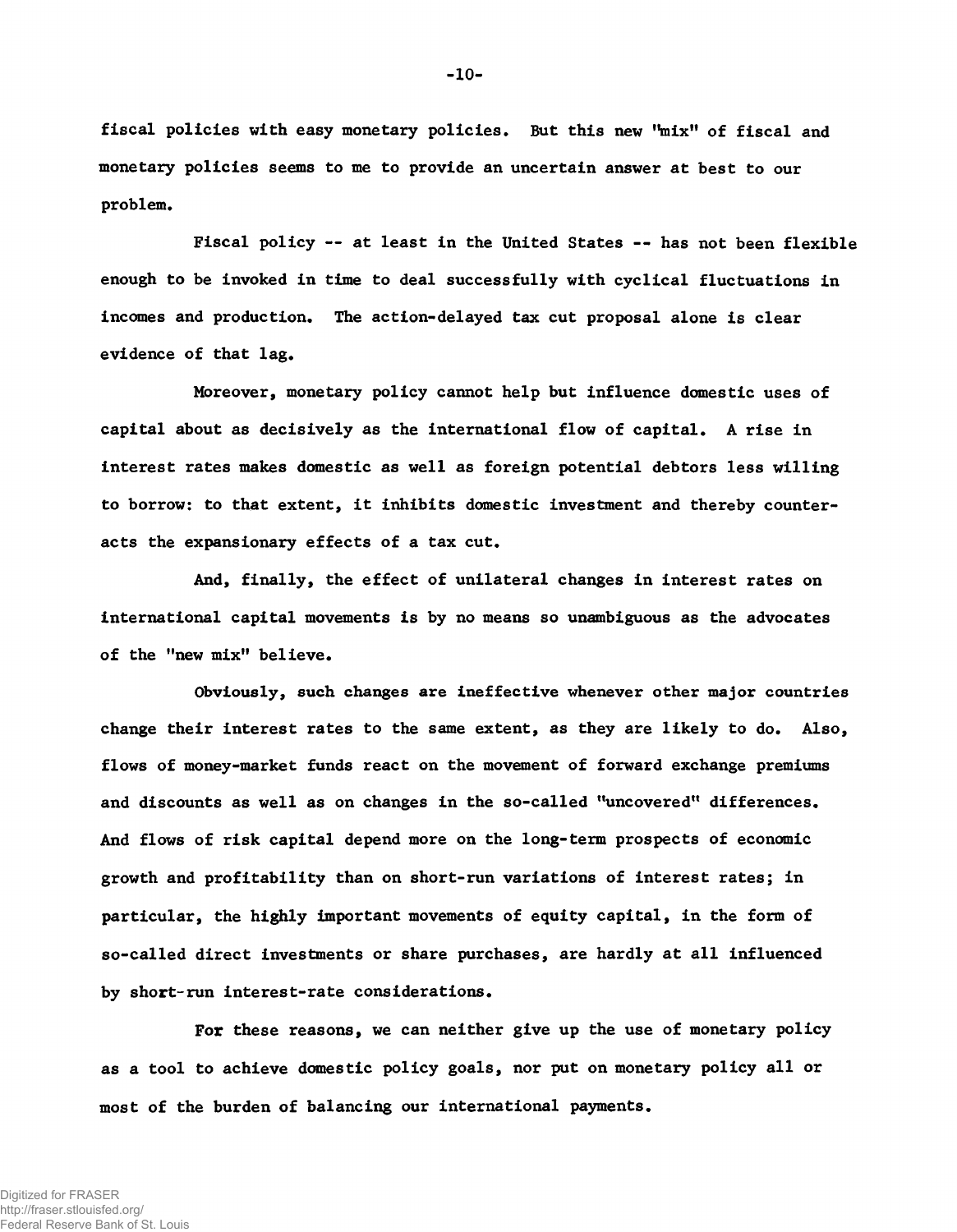The second proposal Is to stress special rather than general methods to combat the problem. For instance, the proposed interest equalization tax tries to discourage the outflow of funds and at the same time not to discourage the use of these funds for domestic investment. A tight monetary policy that would raise interest rates, say, by one per cent, may have the same effect on the outflow of funds as the proposed tax but, in contrast to that tax, would also discourage domestic borrowers. For the problem in reverse, we could envisage tax rebates for investment abroad in the case of countries that want to stimulate a capital outflow in order to reduce a payments surplus and also to reduce domestic inflationary pressures.

Tax rebates and tax imposition could also be used to encourage exports from a deficit country and to discourage them from a surplus country. And Government expenditures for defense and economic assistance abroad could be shared among the major countries of the free world in proportions that might vary in accordance with changes in the payments position of the participating countries.

All these methods share a common design to achieve expansionary rather than restrictive effects on economic activity. In this respect, they are diametrically opposed to policies relying on import barriers, exchange controls, and similar measures that interfere directly with market processes and therefore tend to hamper market expansion.

#### International Consultations and Cooperation

But the new methods of adjusting domestic economies to international imbalance can work only if they are adopted by both surplus and deficit countries. Otherwise, the actions of a country would risk being offset by contradictory actions of its trading partners.

-11-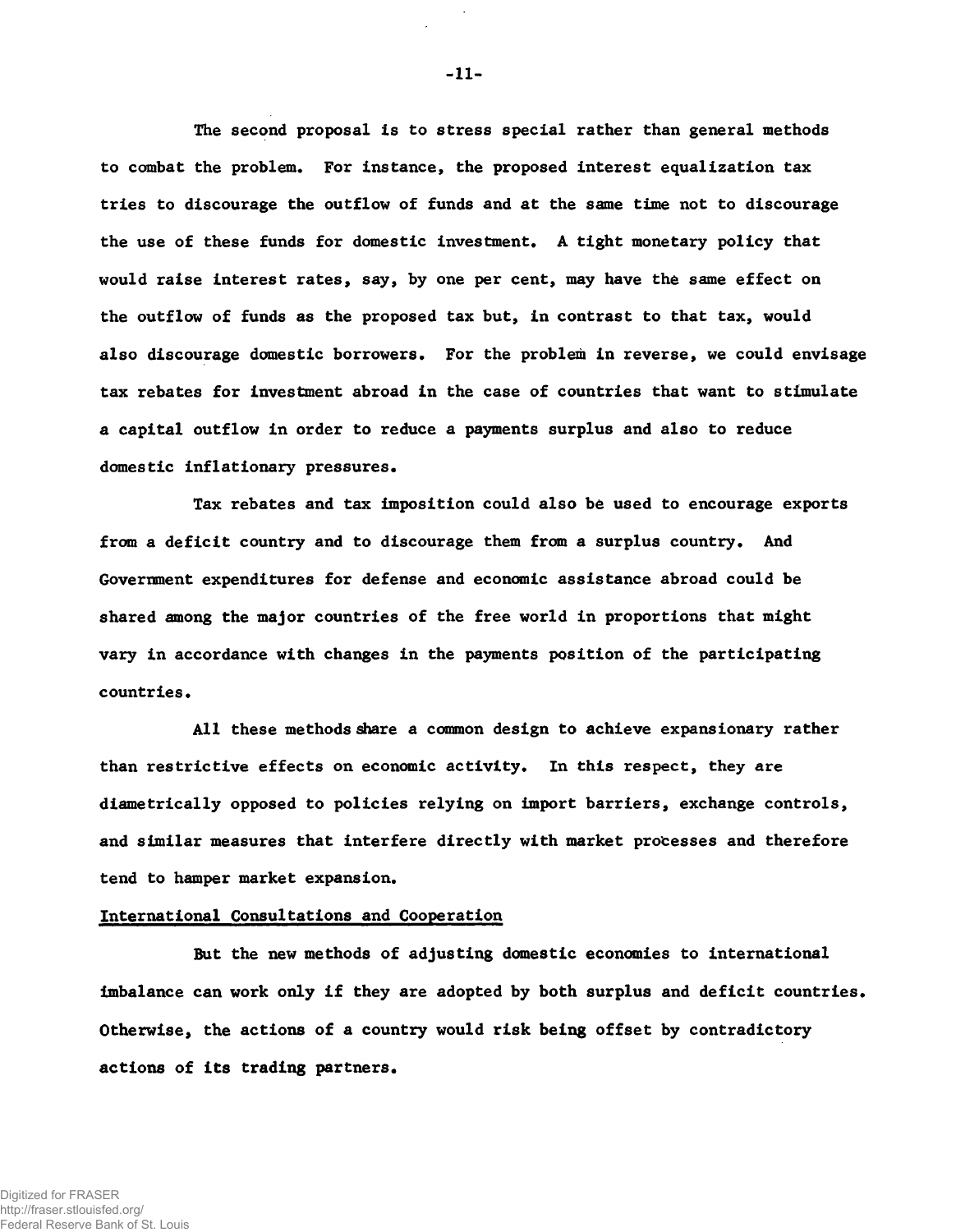Under traditional arrangements, it is the deficit country that has to bear the brunt of the adjustment. Surplus countries can let their reserves grow virtually without limit but deficit countries cannot let their reserves dwindle very far, and if they want to bolster their funds by borrowing abroad, they must accept any condition the creditor countries wish to impose.

One of the main lessons the world has slowly been learning is the mutuality of the responsibilities of surplus and deficit countries. The persistent and large deficit in U.S. international payments since 1958 has not only had a deflationary effect on the U.S. economy; it has also brought inflationary pressures to bear on the surplus countries of continental Europe. The traditional methods of adjustment have tended to aggravate rather than to remedy those deflationary and inflationary disturbances. Only a cooperative effort to employ new methods such as those we have just discussed can help restore balance without hurting the parties concerned.

The basis for such cooperation has already been established. The International Monetary Fund, the Organization for Economic Cooperation and Development, and other institutions link the United States continuously and closely with the other leading countries of the free world.

The International Monetary Fund and its ten major members, which participate in the so-called General Arrangements to Borrow that are designed to supplement the resources of the Fund, have recently begun extensive studies of the most urgent problems of international finance.

These studies should lead not only to a better realization of the pertinent economic facts and theories, but most importantly to better mutual understanding of proper policies. This understanding in turn should help us